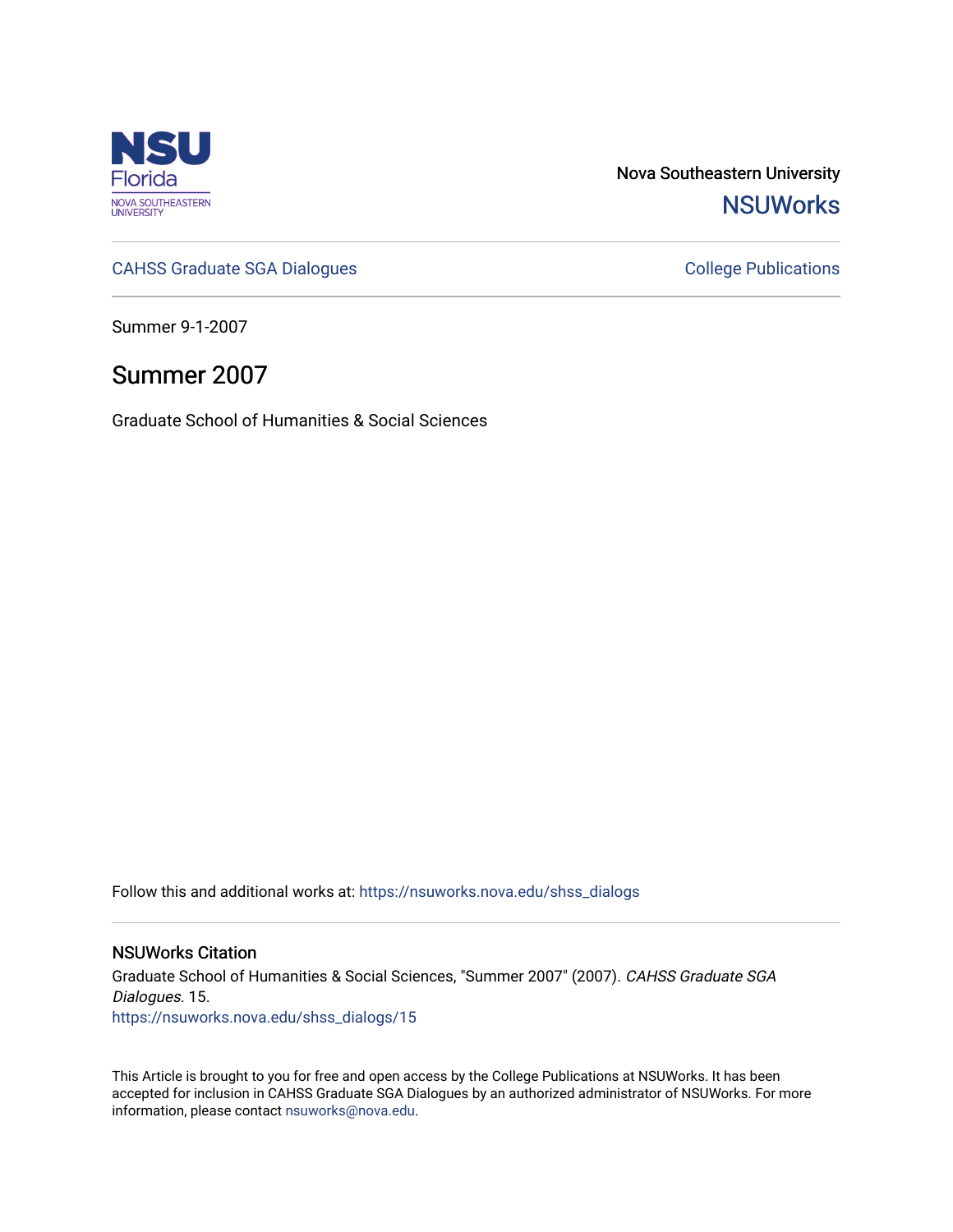# SHSS DIALOGS

GRADUATE SCHOOL OF HUMANITIES AND SOCIAL SCIENCES

# **FROM THE DEAN'S DESK...**



Happy New Academic Year!

2007 marks the 20th Anniversary of the Graduate School of Humanities and very proud of our

programs that are passionately committed to student learning, social responsibility, cultural diversity, and reflective practice.

Understanding and betterment of human social relations are a central theme of our multidisciplinary, multi-professional, and multicultural endeavors.

Our vigorous curricula have deep interdisciplinary roots. In the course of addressing human challenges and social issues as an inclusive learning community, we are building a bridge between theory, practice and research from different social sciences, humanities and helping professions. Our Quality Enhancement Plan (QEP) is exciting. It is focused on experiential learning and clinical training over the next five years.

To stay in close touch and learn more from you, I have an open-door policy.

My office hours are on Wednesdays between 4:30-6:00 pm.

Social Sciences. I am email address at [yangh@nova.edu](mailto:yangh@nova.edu)). I am also available for individual appointments on campus or on the phone (800-541-6682 ext. 3016 and My office is located in Maltz 2025.

> Looking forward to getting together with you at our open house, new student orientations, "Grab-a-Bite", residential institutes, clinical institutes, campus diversity dialogs, graduation celebration, and many other gatherings.

Dean Honggang Yang

#### **SEPTEMBER 2007 ISSUE**

**EDITOR-IN-CHIEF: RAQUEL C. ESCUDERO VRAQUEL@NOVA.EDU**

#### **INSIDE THIS ISSUE:**

| <b>FACULTY</b><br><b>HAPPENINGS</b>                      | 2 |
|----------------------------------------------------------|---|
| <b>AAMFT CONF.</b>                                       | 3 |
| <b>UPCOMING STUDENT 5</b><br>ORGANIZATION<br>MEETINGS    |   |
| <b>COLEEN STEEL'S</b><br><b>NOBLE ACT</b>                | 6 |
| ALL EYES ON                                              | 9 |
| <b>ALUMNI HIGHLIGHT: 10</b><br><b>LEISA MORRIL-WINTZ</b> |   |
| <b>UPCOMING EVENTS 11</b>                                |   |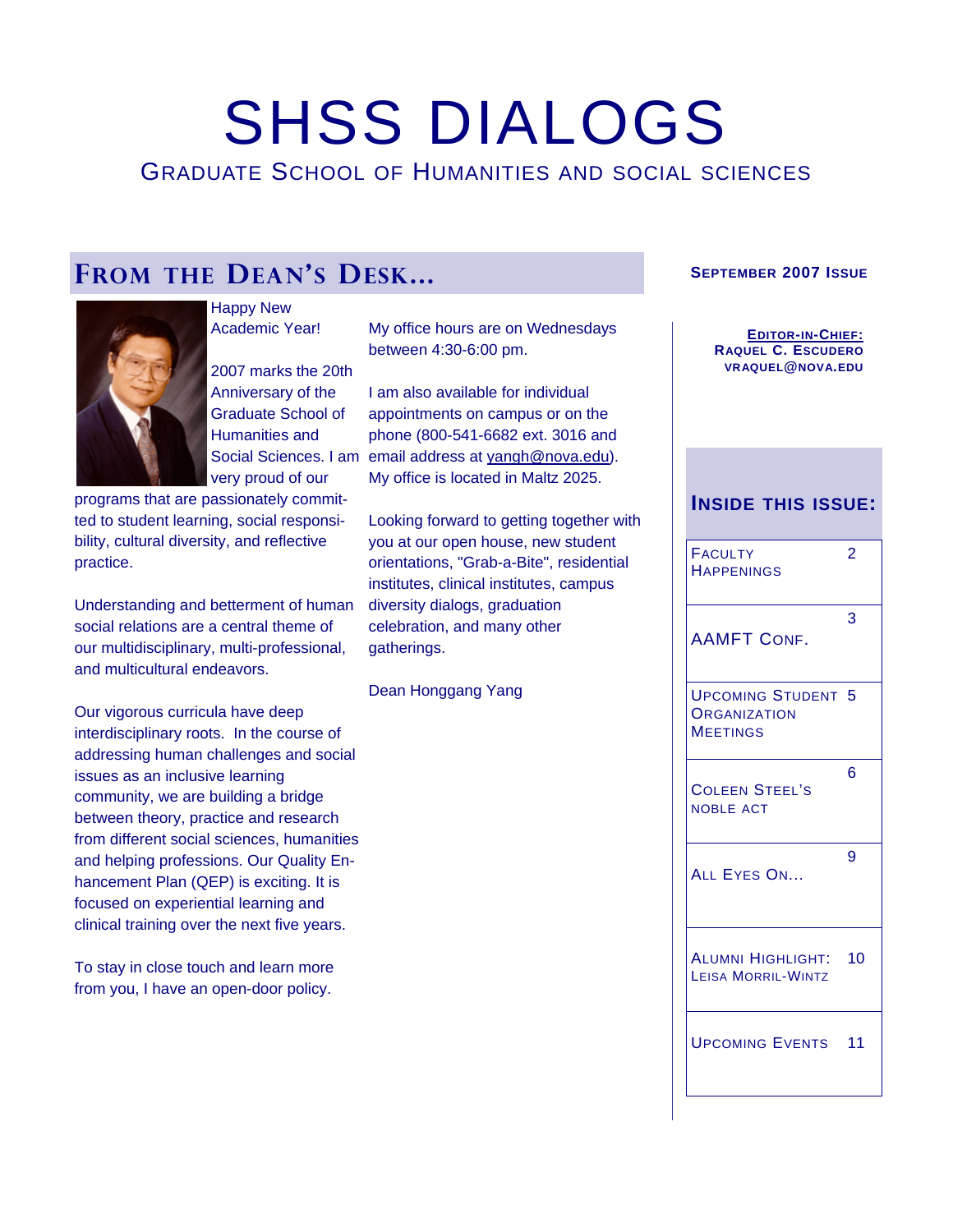# **FAMILY THERAPY FACULTY & ALUM CO-PRESENTED**



Pat Cole and Shelley Green (far right), both Associate Professors of Family Therapy in the Graduate School of Humanities and Social Sciences, recently delivered a presentation entitled, "Lessons of an Academic: The Passions and Pitfalls of Passing on the Torch" at the annual conference of the American Family Therapy Academy in Vancouver, British Columbia.

Their co-presenter was Muriel Singer, Ph.D., an alumnus of the Ph.D. program, and currently an Associate

Professor of Family Therapy at Kean University in New Jersey. Singer also serves as Director of Master's Program in Behavioral Sciences: Psychological Services and Director of Marriage and Family Therapy Professional Diploma Program there.

# **FACULTY HAPPENINGS...**

**Tommie Boyd, Ph.D,** Department of Family Therapy Chair, will be presenting at the 65th Annual AAMFT Conference in Long Beach, California. She will be co-presenting with Ilana Nativ on "Standing on the Sidelines: Watching a Family Member Die".

**Ronald J. Chenail, Ph.D.** was appointed as an Editorial Board Member of the Sage journal, Qualitative Social Work (<http://qsw.sagepub.com>). He has authored several articles and has presented on various topics such as "Values in qualitative and quantitative research". Dr. Chenail has various upcoming presentations including, "Developing scholarly MFT articles: Tricks of the trade". This workshop will be presented at the 65th Annual Conference of the American Association for Marriage and Family Therapy, Long Beach, CA.

Pat Cole, Ph.D. family therapy faculty member coauthored an article with Kit Johnson. Ph.D. which will appear in the September issue of Family Business Review, an academic journal. The article, An Exploration of Successful Copreneurial Relationship Postdivorce, describes Dr. Cole's and Dr. Johnson's results from their research study on couples who continue to run a business together after a separation or divorce.

**Mark Davidheiser** has been nominated as an appointed Fellow of the Society for Applied Anthropology. Fellows aid in developing and implementing the Society's plans and activities. Dr. Davidheiser is Guest Editor for the Sept., Oct. and Nov. 2007 Anthropology News special issues on conflict resolution, which will feature several members of DCAR. He is also Associate Editor of Interpretive Anthropology. Dr. Davidheiser has also authored several publications. The Africa Working Group on Peace and Conflict, which Dr. Davidheiser chairs, has been listed in a number of conflict resolution databases and continues to grow and gain institutional affiliates. The AWG Working Paper Series will begin publication soon.

**J. P. Linstroth, Ph.D.,** and several of his students have set up a group called "Culture and Conflict". They are working on creating a more open forum for dialog on issues of conflict and culture. Check out their website at [www.culture-conflict.org.](http://www.culture-conflict.org) (Read more about Culture and Conflict on page 5)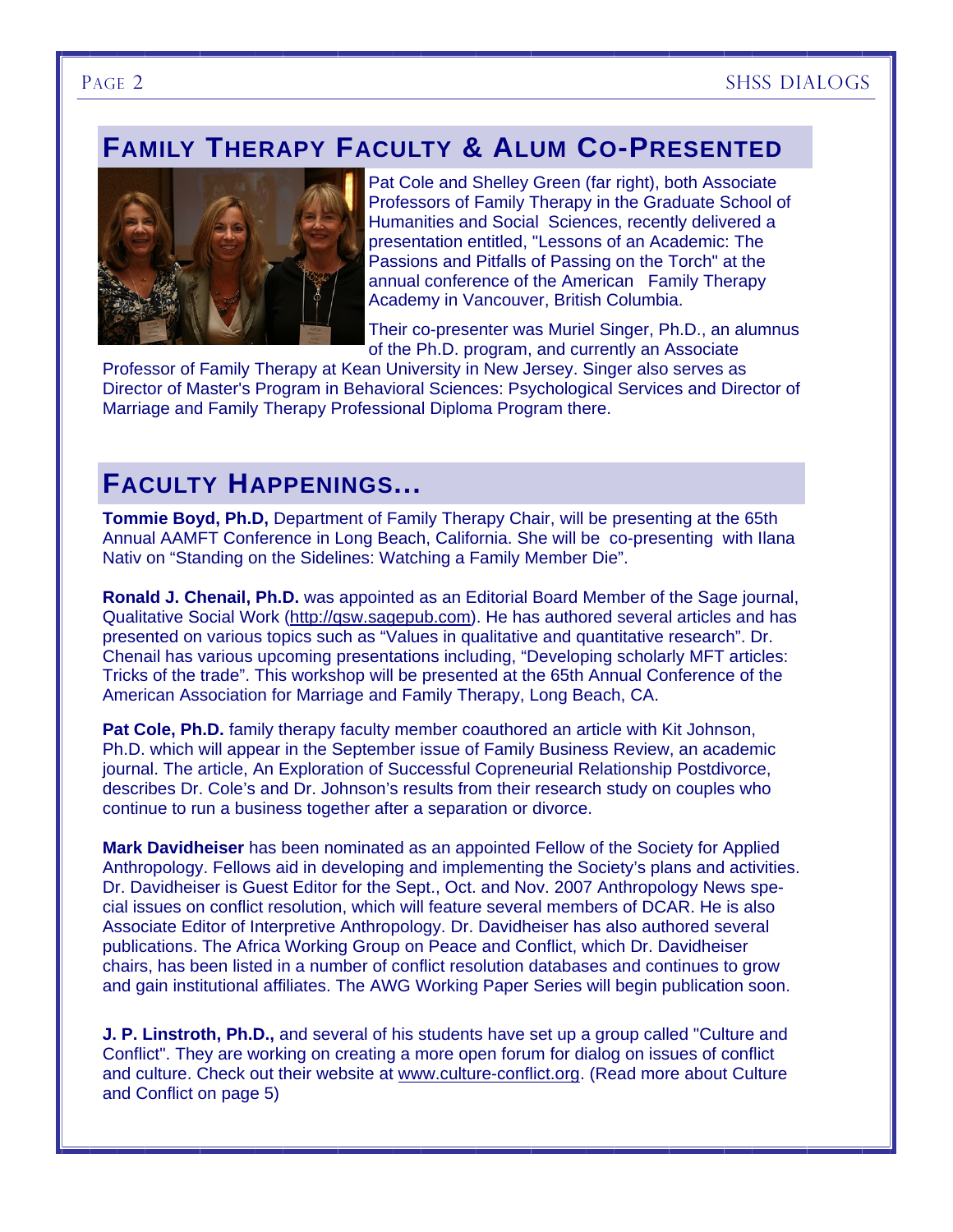#### SEPTEMBER 2007 ISSUE PAGE 3

### CALENDAR OF SA MEETINGS

October 13, 2007 @ 10am November 10, 2007 @ 10am December 8, 2007 @ 10am **(ALL students invited to attend)** 

#### **CALENDAR OF** GRAB-A-BITES

Tuesday September 18th 4:30pm-6:00pm

Wednesday October 10th 4:30pm-6:00pm

Monday, November 5th 4:30pm-6:00pm

# **AAMFT 65TH ANNUAL CONFERENCE**

Pack your bags and catch discourse has become the food! With an a plane to Long Beach! The AAMFT is holding it's seems that many in conference in Long Beach, California on October 11-14, 2007 at the Long Beach Convention Center.

One could say that family therapy is about healing fractured relationships, a task that is increasingly difficult given our context.

We live in a world of increasing cultural division where individuals and groups are pitted against one another. From extreme partisan politics to debates on war, immigration, and samesex marriage, civil

louder and angrier. It our society are looking Fahrenheit and an for division rather than average 345 days of unity, strife rather than sunshine per year, peace, and insolence rather than mutual respect.

Do not be surprised if choosing just one session per time slot is difficult!

Networking opportunities abound, and you will find the best teaching and learning tools in their exhibit hall.

Enjoy the diversity of the music, people and

average temperature of 74 degrees you may want to extend your stay!

#### **Source:**

AMMFT

#### **DID YOU KNOW?**

**Conflict Resolution Day is an international celebration held annually on the third Thursday in October.** 

**The date for Conflict Resolution Day 2007 is October 18.** 

# **NEW SHSS FACULTY**

As many of you recall, DCAR and DFT have been in the process of interviewing potential faculty. We are pleased to announce that decisions have been made and we have 3 new members to the SHSS Family.

**Dr. Sam Baroni,** Assistant Professor of Conflict Resolution & International Studies; **Dr. Elena Bastidas**, Assistant Professor of Conflict Resolution & Environmental Studies; and **Dr. Michele Rice**, Assistant Professor of Conflict Resolution & Community Relations.

On behalf of SHSS, Welcome to the Family.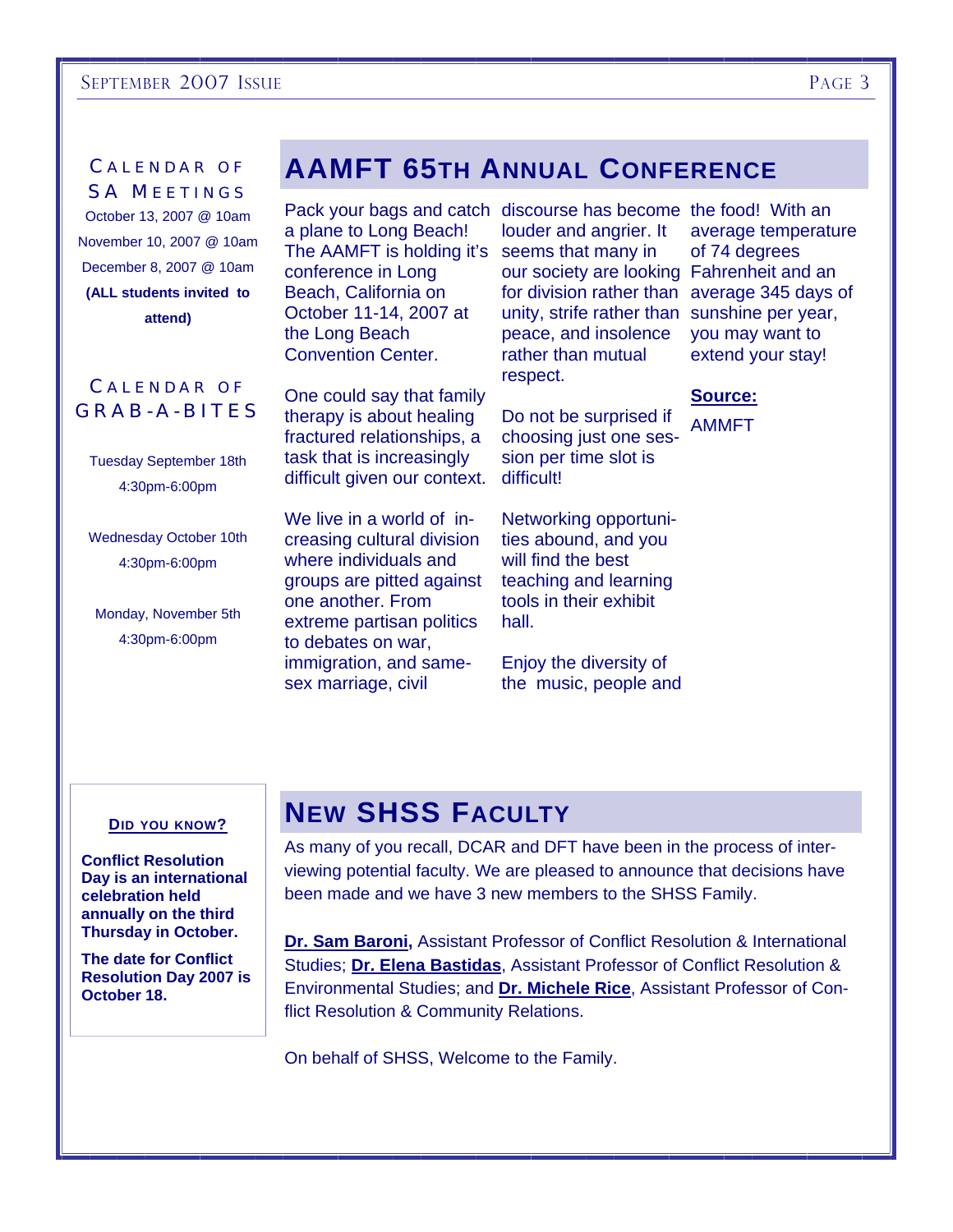# **PUBLICATIONS FACULTY PUBLICATIONS/PRESENTATIONS**

#### **Ronald J. Chenail, Ph.D.**

Chenail, R. J., St. George, S., & Wulff, D. (2007). Action research: The methodologies. In P. L. Munhall (Ed.), Nursing research: A qualitative perspective (4th ed., pp. 447-461). Boston: National League of Nursing Press.

Chenail, R. J., & Duffy, M. (2007). Locating qualitative research resources on-line. In P. L. Munhall (Ed.), Nursing research: A qualitative perspective (4th ed., pp. 569-576). Boston: National League of Nursing Press.

Chenail, R. J., St. George, S., Wulff, D., Duffy, D., Laughlin, M., Warner, K., & Sahni, T. (2007). Mentoring qualitative research authors globally: The Qualitative Report experience. The Qualitative Report, 12(1), 67-81.

Duffy, M., & Chenail, R. (2007). Values in qualitative and quantitative research. Counseling and Values, 51(3).

Nelson, T., Chenail, R. J., Alexander, J. F., Crane, D. R., Johnson, S. M., & Schwallie, L. (2007). The development of core competencies for the practice of marriage and family therapy. Journal of Marital and Family Therapy, 33(4).

Munhall, P., & Chenail, R. J. (2007). Qualitative research proposals and reports: A guide (3rd ed.). Boston: Jones and Bartlett.

### **PRESENTATONS**

Dr. J.P. Linstroth and DCAR doctoral/masters students Patrick Hiller, Denese Edsall, Paloma Ayala Vela, Mamyrah Prosper and Alison Hall will present at the international conference Ethnicity, Belonging, Biography, and Ethnography in Goettingen, Germany (December 7-9, 2007). Together with former faculty member Dr. Julia Chaitin, they will present on the topic Hyphens of belonging: ethnicity and community among Haitians and Cubans in the United States.

Dr. J.P. Linstroth will present at the international conference Ethnicity, Belonging, Biography, and Ethnography in Goettingen, Germany (December 7-9, 2007). The topic will be: Al Norte: cognition, memory, and identity among Guatemala/Maya living in South Florida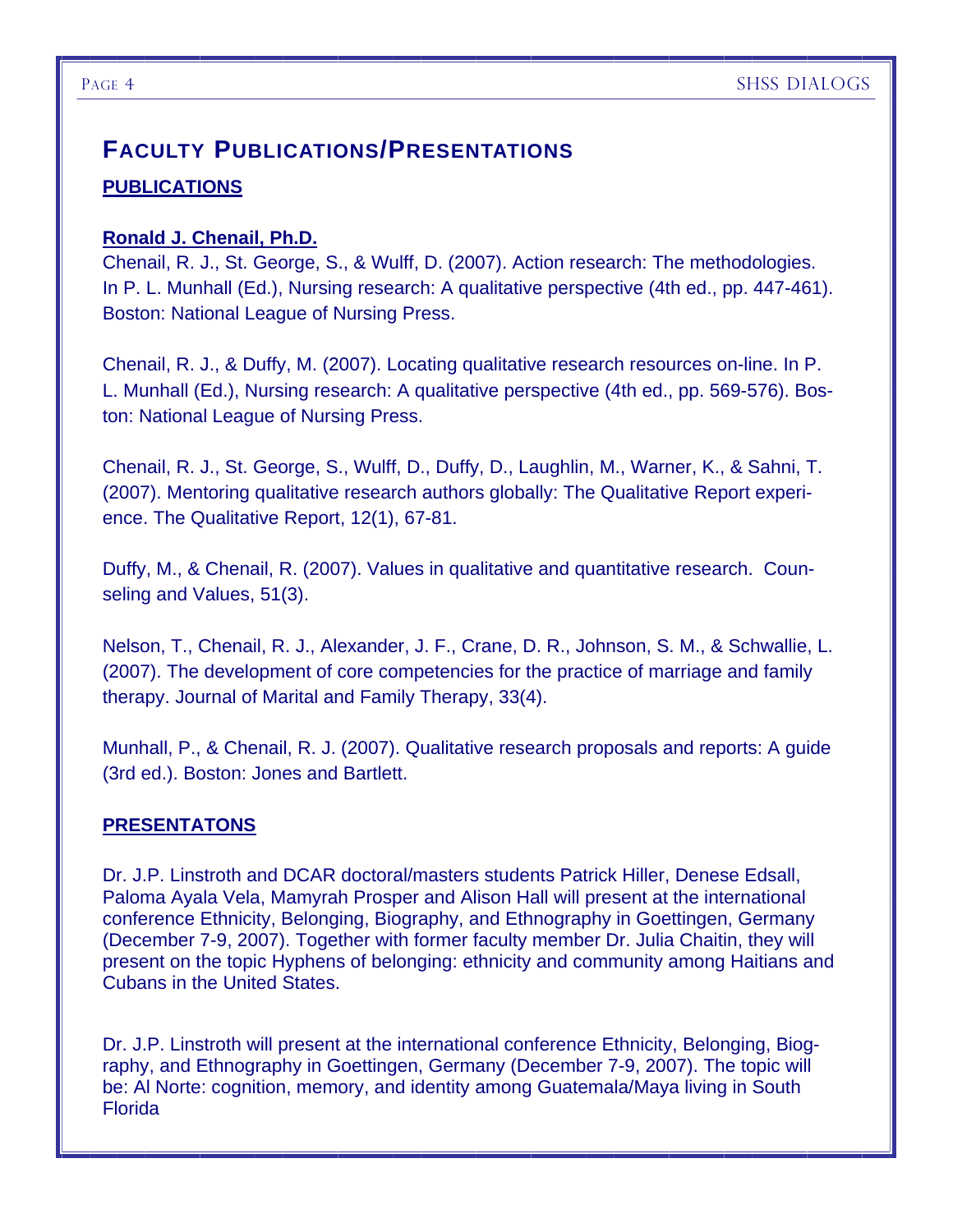# **CULTURE AND CONFLICT**

By: Paloma A. Vela

"If we as common citizens do not see it is because we decide not to see it. We simply cannot close our eyes and ears and pretend that nothing happens. All conscious citizens should use their right and power to demonstrate against what it is unjust and inhumane."

Paloma Ayala Vela, Masters student at the Department of Conflict Analysis and Resolution at Nova Southeastern University developed a pilot project of collecting and visualizing data on global social protest.

She created two issues of STOP.

The issues can be downloaded from the website of DCAR's Culture and Conflict Group at <http://www.culture-conflict.org>.

### **UPCOMING STUDENT ORGANIZATION MEETINGS**

The Culture and Conflict Working Group meetings will be held once or twice a term to discuss issues and organize conferences. The idea is to provide a forum for graduate students to be able to debate and discuss important issues in relation to culture and conflict. Possible topics to explore are: Social Movements and Minority Rights, Ethno-nationalist Movements, Issues of Protracted Conflict, Immigration and Identity, etc. Possible areas to discuss are: Palestinian/Israeli conflict, Basque conflict, Zapatista movement, the Balkans, Fijian conflict and Sri Lanka etc.

All students and faculty members who are interested in participating are encouraged to sign up to the listserve ([CULTURECONFLICT@list.nova.edu\)](mailto:CULTURECONFLICT@list.nova.edu) and visit the webpage at [http://www.culture](http://www.culture-conflict.org)[conflict.org.](http://www.culture-conflict.org) For further information please contact Dr. Linstroth at [linstrot@nova.edu](mailto:linstrot@nova.edu) or Patrick Hiller at [philler@nova.edu.](mailto:philler@nova.edu)

Dr. J.P. Linstroth has started the Latin American and Caribbean Forum (LACF). The organization is supervised by Dr. John P. Linstroth and run by graduate students. Graduate students and faculty members will present papers on a variety of topics in relation to issues and problems associated with Latin America and the Caribbean. Possible topics to explore are: indigenous issues of acculturation and assimilation; poverty in Latin America; violence in the Caribbean; government and indigenous relations in Brazil; indigenous movements in Latin America; ethnicity and belonging among Latin American and Caribbean populations in South Florida (especially, Cubans, Guatemala/Maya, and Haitians), and so on.

All students and faculty members who are interested in participating are encouraged to sign up to the listserve ([LACF@list.nova.edu](mailto:LACF@list.nova.edu)) and visit the webpage at [http://www.lacforum.org.](http://www.lacforum.org) For further information please contact Dr. Linstroth at [linstrot@nova.edu](mailto:linstrot@nova.edu) or Patrick Hiller at [philler@nova.edu](mailto:philler@nova.edu).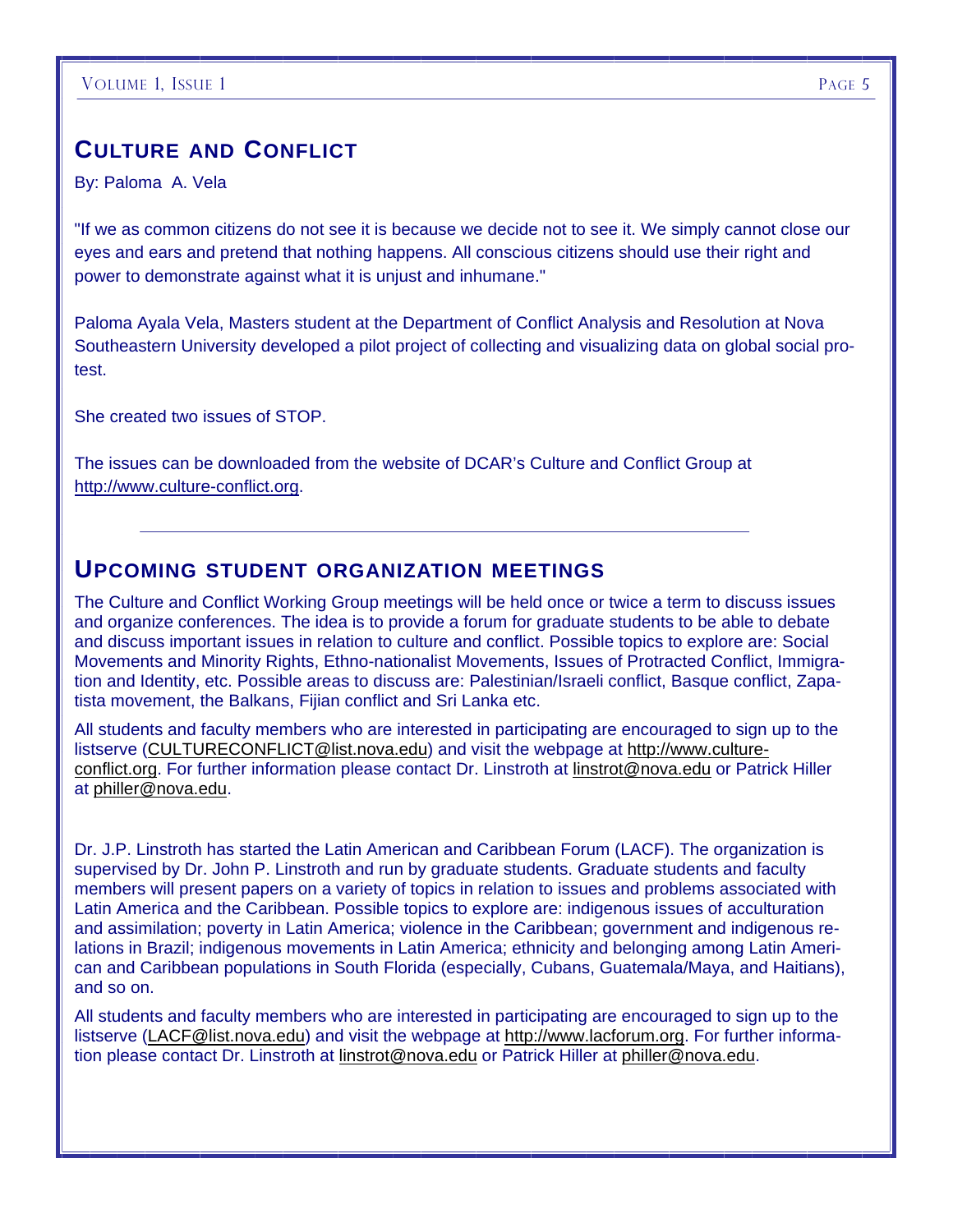#### PAGE 6 SHSS DIALOGS

# **MEET YOUR STUDENT ASSOCIATION**

| <b>EXECUTVE BOARD</b><br><b>President: Michelle Manley</b><br>sapres@nova.edu | <b>Conflict Analysis and Resolution</b><br>Representative<br>sadcar@nsu.nova.edu                               | Feel free to email your Student<br>Association as a whole at<br>shsssa@nova.edu. |
|-------------------------------------------------------------------------------|----------------------------------------------------------------------------------------------------------------|----------------------------------------------------------------------------------|
| Vice President: Diane Klein<br>savp@nova.edu                                  | International Student Representative  We look forward in meeting you all<br><b>Cesar Vela</b><br>sais@nova.edu | and working together on projects.                                                |
| Secretary: Raquel C. Escudero<br>sasec@nova.edu                               | <b>College Student Affairs</b><br>Representative                                                               |                                                                                  |
| <b>Treasurer: Adriana Torres</b>                                              | sacsa@nova.edu                                                                                                 |                                                                                  |
| satreas@nova.edu                                                              | <b>Online Representative</b>                                                                                   |                                                                                  |
| <b>Faculty Advisor</b>                                                        | Name: Richard Albarano                                                                                         |                                                                                  |
| Debra Nixon, Ph.D                                                             | saol@nova.edu                                                                                                  |                                                                                  |
| nixond@nova.edu                                                               | <b>Cross Disciplinary Studies</b>                                                                              |                                                                                  |
| <b>REPRESENTATIVES</b>                                                        | Representative                                                                                                 |                                                                                  |
| <b>Family Therapy Representative</b>                                          | <b>Coreen Hutchinson</b>                                                                                       |                                                                                  |
| <b>Kamise Clare</b>                                                           | samacs@nova.edu                                                                                                |                                                                                  |
| saft@nova.edu                                                                 |                                                                                                                |                                                                                  |

# COLEEN STEEL'S NOBLE ACT

One of our very own, Coleen Steel, has saved one of her student's lives by donating a kidney.

Coleen is one of our MACS student. Her selfless act should serve an example to us all.

This story is truly amazing.

View a news coverage on Coleen's noble act. http://www.kmov.com/video/topvideo-index.html?nvid=165400

*Thanks to Erica Guterman for bringing this remarkable story to my attention.*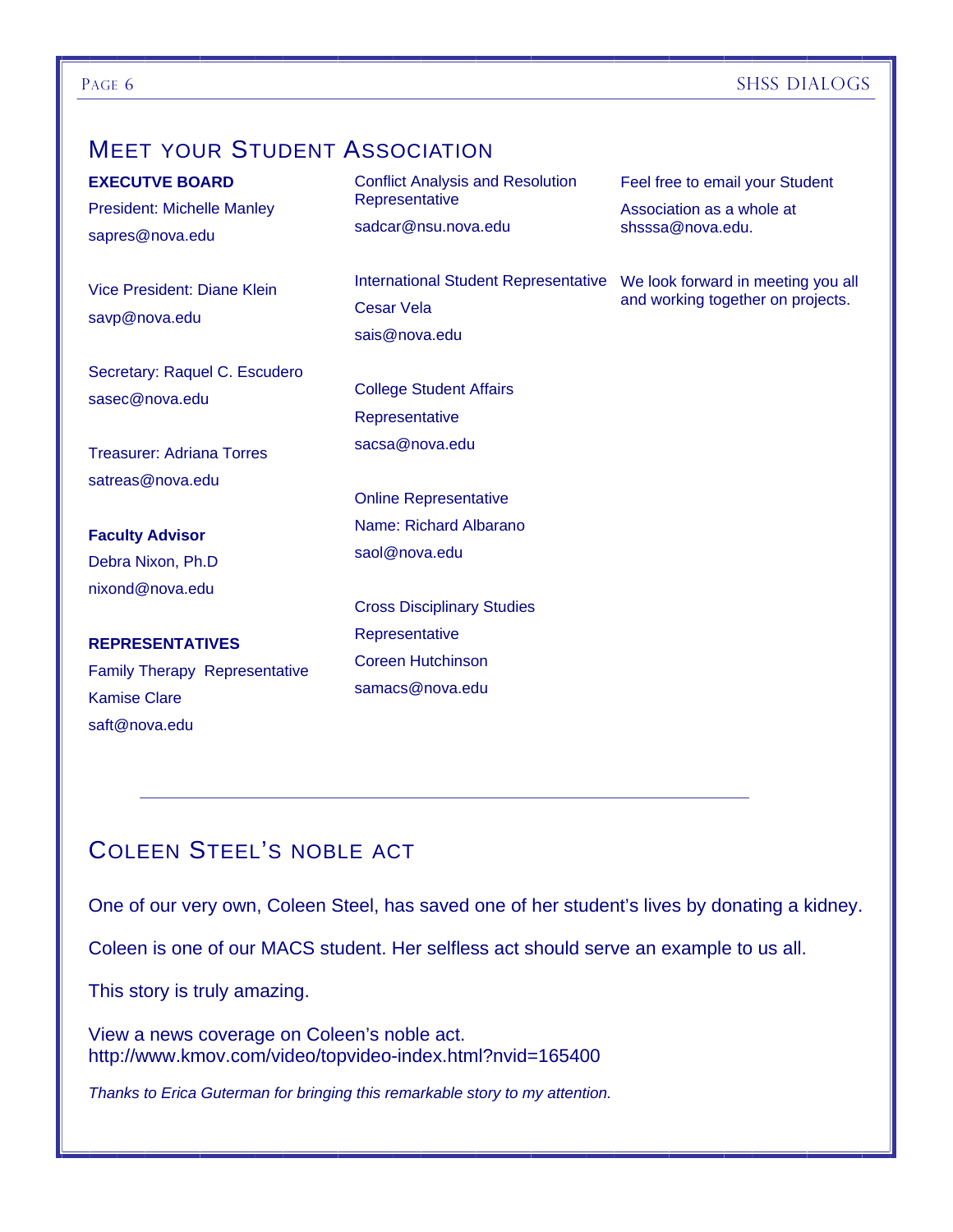# DR. ESSIS DANCES WITH HANK BAILEY



DCAR Interim Chair Essoh Jean Mathieu Essis dances with Hank Bailey of the Grand Traverse Band of Ottawa and \Chippewa Indians during the Traverse City Cherry Festival on July 10, 2007.





**Photo Credits:** "Grand Traverse Band News, Dave Spinniken, Editor, George Antoine, Apprentice."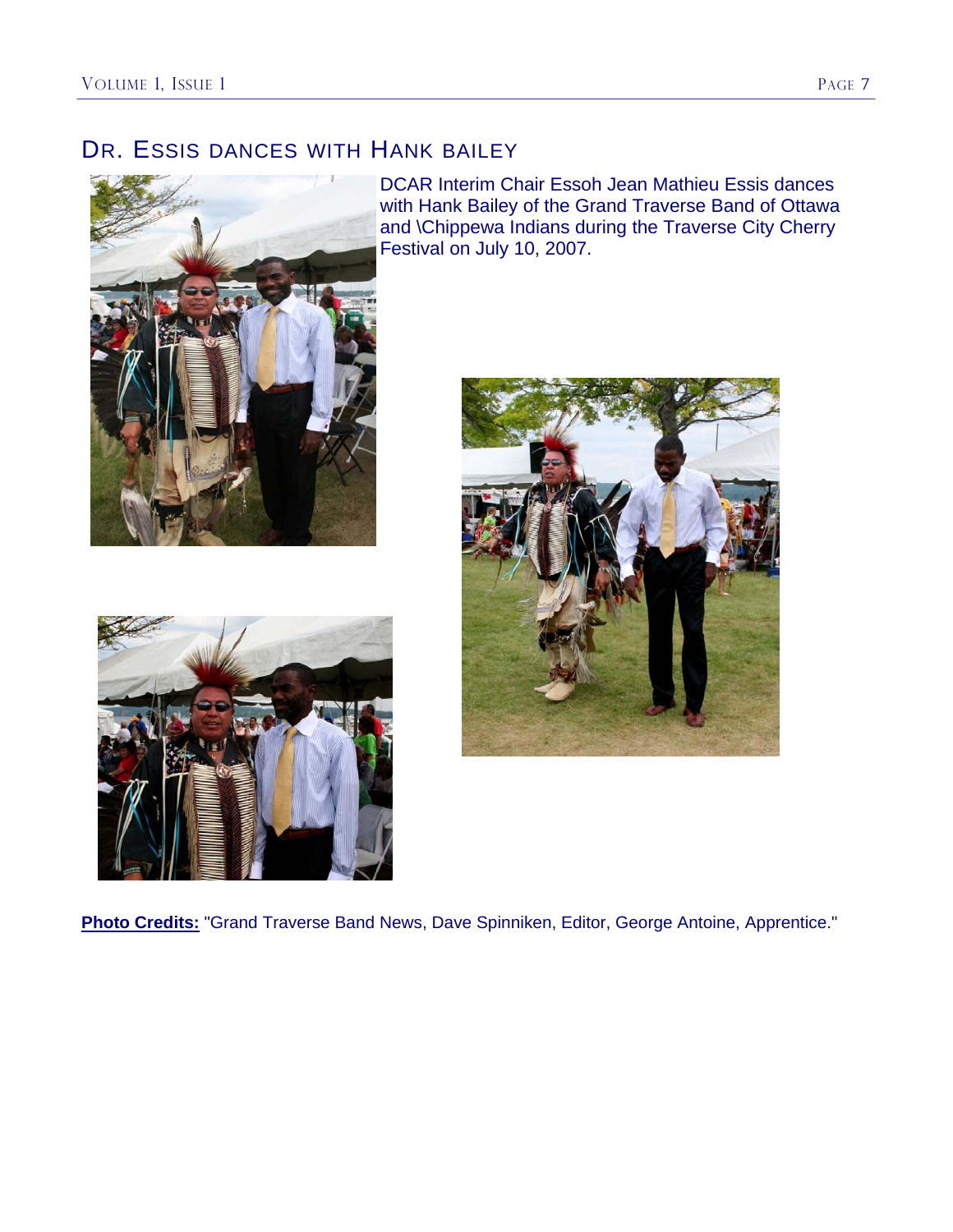

**NSU's Radio X, 88.5 FM was voted the Best Non-Commercial Radio Station in Broward and Palm Beach Counties. Congratulations!!** 

#### **Tune into Radio X...**

On Tuesday September 25th at 7pm: Join Camille as she talks with Debra Nixon about "The Movement."

On Tuesday October 9th at 7pm: Join Camille as she talks with Dr. Essis about the DCAR Program.

On Tuesday Oct 30th at 7pm: Join Camille as she talks to Judith McKay regarding the MACS Program.

**Note:** Program dates are subject to change please check website. www.nova.edu/radiox

# **THE NSU STUDENT PEACE ALLIANCE**

The NSU Student Peace Alliance will join student groups throughout the nation to promote peace and prevent violence. The group will raise awareness about and lobby for HR 808, the bill that advocates for the creation of a U.S. Department of Peace which will utilize best practices in the field of conflict resolution and violent prevention. The team will also work together to develop ways to promote peace within our community in areas.

For more information, visit <http://www.thepeacealliance.org/content/section/17/187/>

If you are interested in being a part of this organization, please contact Terry Morrow at [veggietam1@yahoo.com.](mailto:veggietam1@yahoo.com)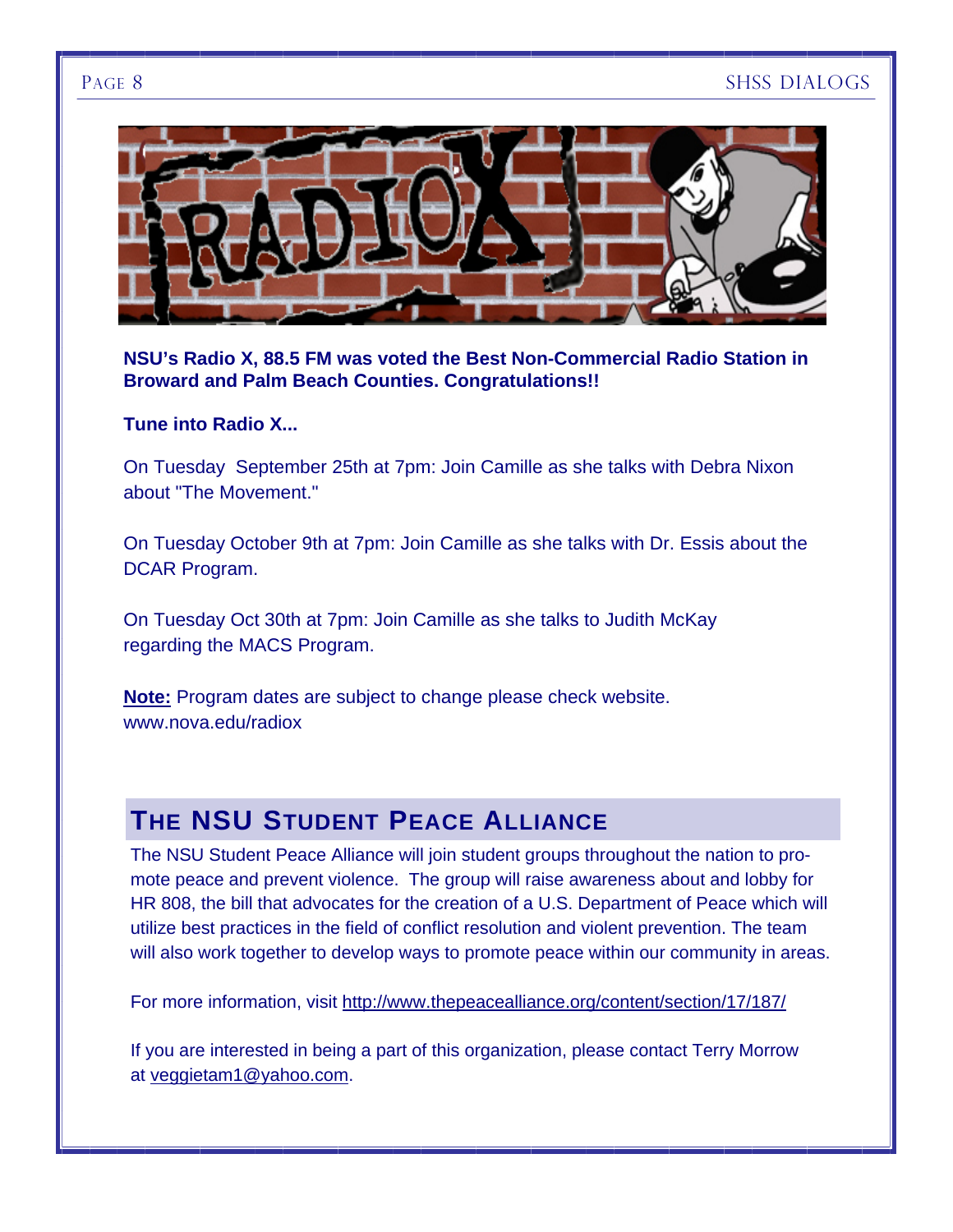# **ALL EYES ON...**

**Stanley Zamor** is a Ph.D candidate in the Dispute Conflict & Analysis Resolution (DCAR) program.

He is a member of the Miami-Dade Chamber of Commerce and has been named Chairman of the Young Professionals Network for the organization bridging young professionals with mentors and creating awareness in the business community of talented young professionals.

He continues to be an Arbitrator for the National Association of Security Dealers. He is also a Panel Member of the Miami-Dade Foster Care Citizen Review Panel.

In 2006, he was named one of the 40-under-40 for Success Magazine, that is,. Stanley is also lecturing for Legal Professional Organization on Electronic Discovery.

We applaud Stanley and his endeavors.

# **STARBUCKS AT NSU...YIPPEE!**



This week NSU opened its very own Starbucks store located in the University Center just west of the Rosenthal main entrance. The store has a full complement of Starbuck drinks both hot and cold. Stop by and say hello to the friendly staff and have one of your favorite Starbucks drinks or pastries in the university's beautiful new store.

#### **Fall and Spring Hours are as follows:**

Monday - Thursday 7:00 a.m. - 12:00 p.m. Friday 7:00 a.m. - 11:00 p.m Saturday 9:00 a.m. - 6:00 p.m. Sunday CLOSED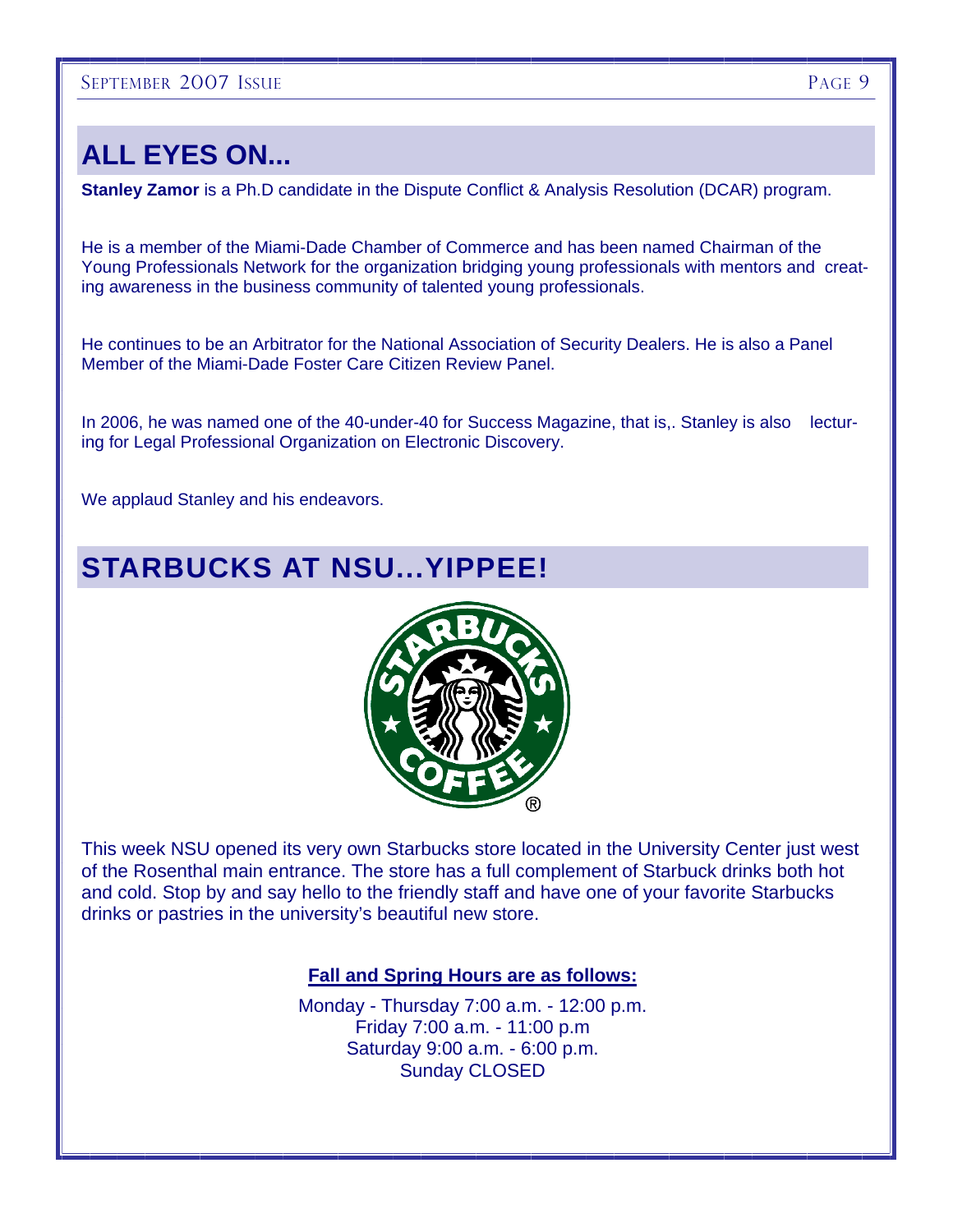# **ALUMNI HIGHLIGHT: LEISA MORRIL-WINTZ, M.S.**

Leisa Morril-Wintz graduated from our Master's in Family Therapy program in May 2006; and is now in her last year at our very own Shepard Broad Law School . She is currently in the top 6% of her graduating class.

She is currently the Director of Parenting and Juvenile Programs for 5th Street Counseling Center located in Plantation and Pompano Beach, FL.

She belongs to the National Lawyers Guild which takes on pro bono and humanitarian issues and provides legal assistance.

She is going to work for Legal Aid in the Family Law Division in the Fall. She will be on with them full time in January, while maintaining her position with 5th Street Counseling Center.

Leisa currently facilitates some family mediation and also sees private clients.

She hopes to eventually have her own practice where she can incorporate both degrees and areas, such as, mediation, counseling, legal assistance, as well as consultation work with agencies in the areas of ethics and legal dilemmas in the mental health field.

Leisa has excelled in both the Family Therapy and the legal field.

We are proud to highlight her achievements and wish her continued success.

GO LEISA!!!

# **CLUSTER SITES SHOWING SOME LOVE...**

#### Reported by: Kathy Korbel

 "Jacksonville campus is busy. Every student is now working at Practicum sites-some of which are new for Nova. They are at drug treatment facilities, abused women's shelters, children's homes and Catholic Charities."

The Jacksonville program can only grow from here!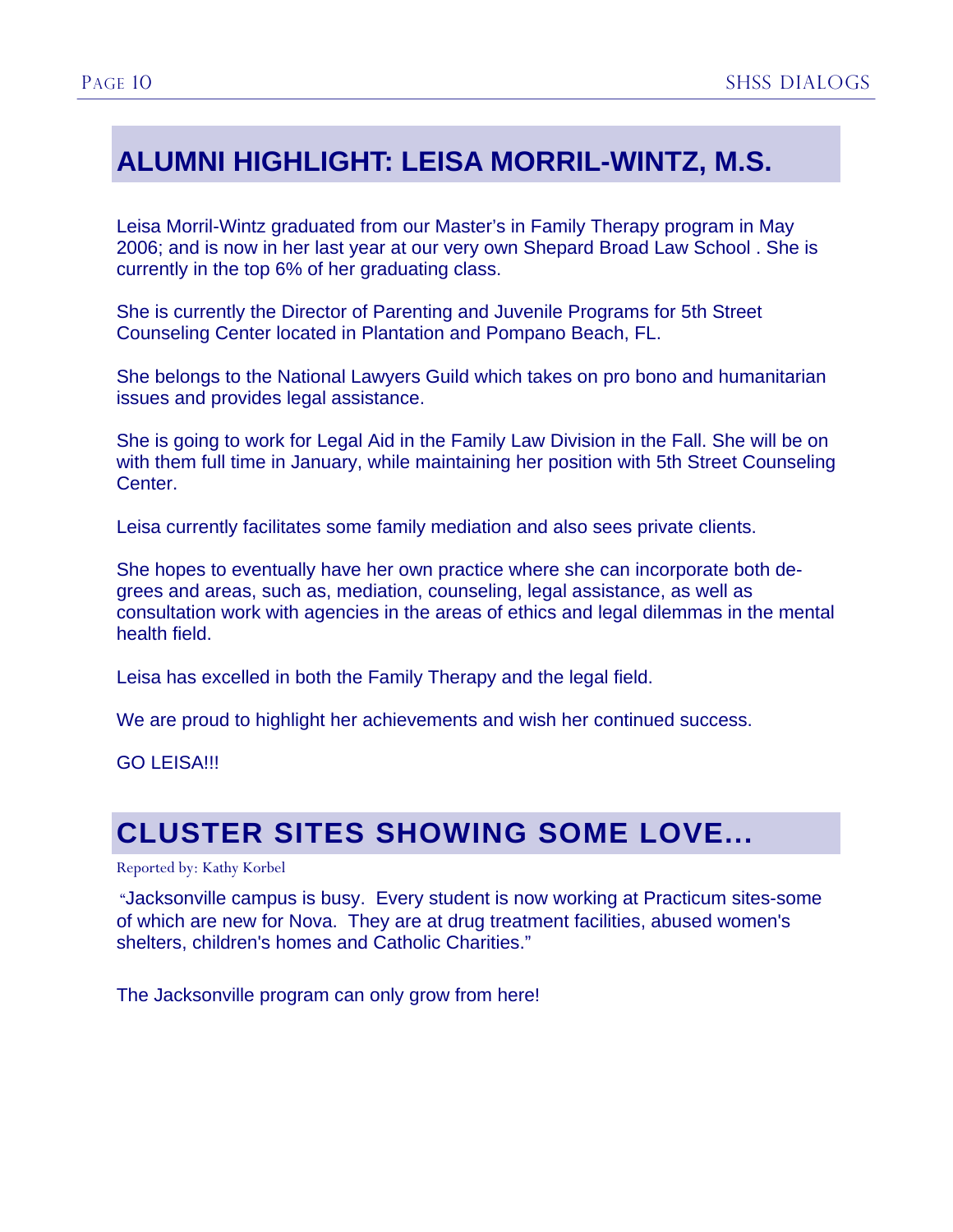# **Inspirational Aphorisms**

#### **By: Carol E. Marsh, Ph.D. Candidate in Marriage & Family Therapy**

Arriving in the U.S a year ago so far away from all I know, From all I love and hold so dear and never imagined I would last a year. Reflecting back on what's been good, the British Depot in my neighborhood! Typhoo tea and Devon custard, Branston Pickle and Coleman's mustard, mmmm……..! And when I really feel alone, I dial the numbers and call home. Some friendships too help keep me going, with genuine words and thoughts of knowing, How things for me must really be so difficult, but now they see. Oh! And I do calligraphy. I keep the light shining so bright, with positive thoughts and all that's right. And the only other thing I need? These Inspirational quotes I read:

"The only thing that stands between a person and what they want is the will to try it, and the Faith to believe it's possible."

"Being alone is not the same as being lonely. Learn to enjoy your own company and you have made a faithful companion for life."

"Multitudes of people have failed to live for the present. They have spent their lives reaching for the future. What they have had within their grasp today they have missed entirely because only the future has intrigued them. And before they knew it, future became the past. Have a great now!"

"Your future lies in your ability to dream, for what you dream you can create and what you create you can become."

"When you are tired and worn out, close your eyes and flood yourself with stillness. This is the Spiritual water of renewal."

**These inspirational aphorisms are from an array of different sources.**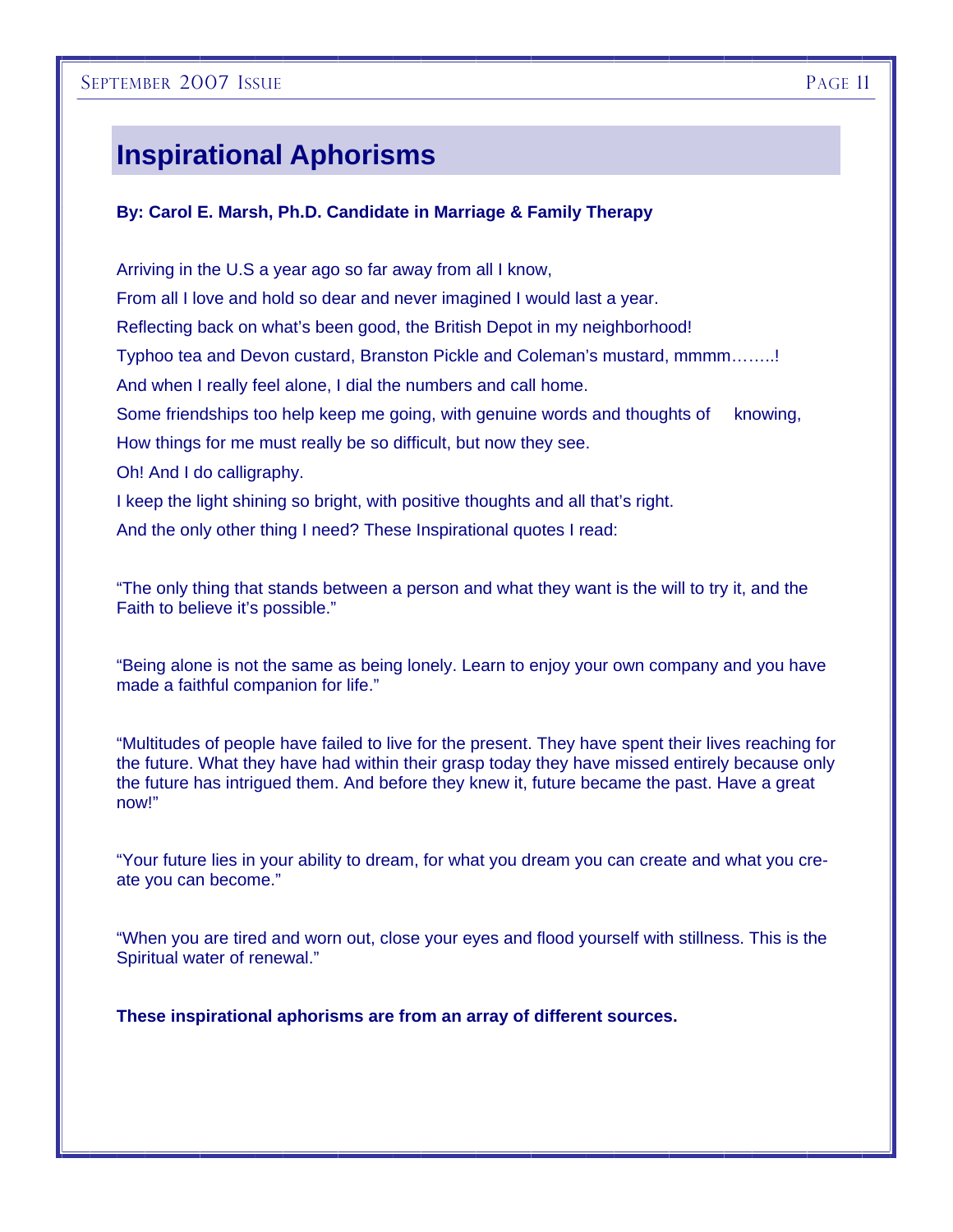# **STUDENT MEDIATION SERVICES BEGINS IT'S 4TH YEAR**

Started by Department of Conflict Analysis students, NSU Student Mediation Services is beginning its fourth year as a campus resource for NSU students to learn about conflict and its resolution as well as utilize resolution process for solving their existing conflicts.

Whether it's a roommate disagreement, relationship conflict, club or organization dispute or argument with a fellow student, Student Mediation Services offers a variety of free services designed to assist and educate NSU students in their resolution of conflicts. Services include One-on-One Conflict Coaching, Mediation, Restorative Justice as well as presentations and trainings.

The service is sponsored and located in the NSU Division of Student Affairs and supported with a volunteer staff of trained graduate student from the Department of Conflict Analysis and Resolution (DCAR) in the School of Humanities and Social Sciences.

Along with serving the needs of university students, Student Mediation Services serves DCAR students as a practice site for developing and enhancing their skills and for earning practicum hours. During the past three years the program utilized over 40 DCAR students as volunteer co-mediators and conflict coaches, facilitating over 100 mediations and 50 conflict coaching sessions.

One-on-One Conflict Coaching offers an individualized and confidential service to students interested in resolving an existing conflict or to develop their understanding of conflict and the various skills and strategies for conflict resolution. Coaching is intended to provide the knowledge and support necessary to understand past conflict behaviors and explore more effective approaches. Each session is designed to fit the needs of the student seeking assistance.

The Mediation program provides a safe and confidential process for students in an existing conflict to work through their issues and arrive at a mutually satisfying agreement. Mediation assists student disputants with communicating issues, determining interests, generating options and developing an agreeable outcome to a conflict that supports and enhances disputant's relationship.

Additional information is available at <http://www.nova.edu/studentmediation/>or contact us directly at [studentmediation@nova.edu](mailto:studentmediation@nova.edu) or 954-262-7196.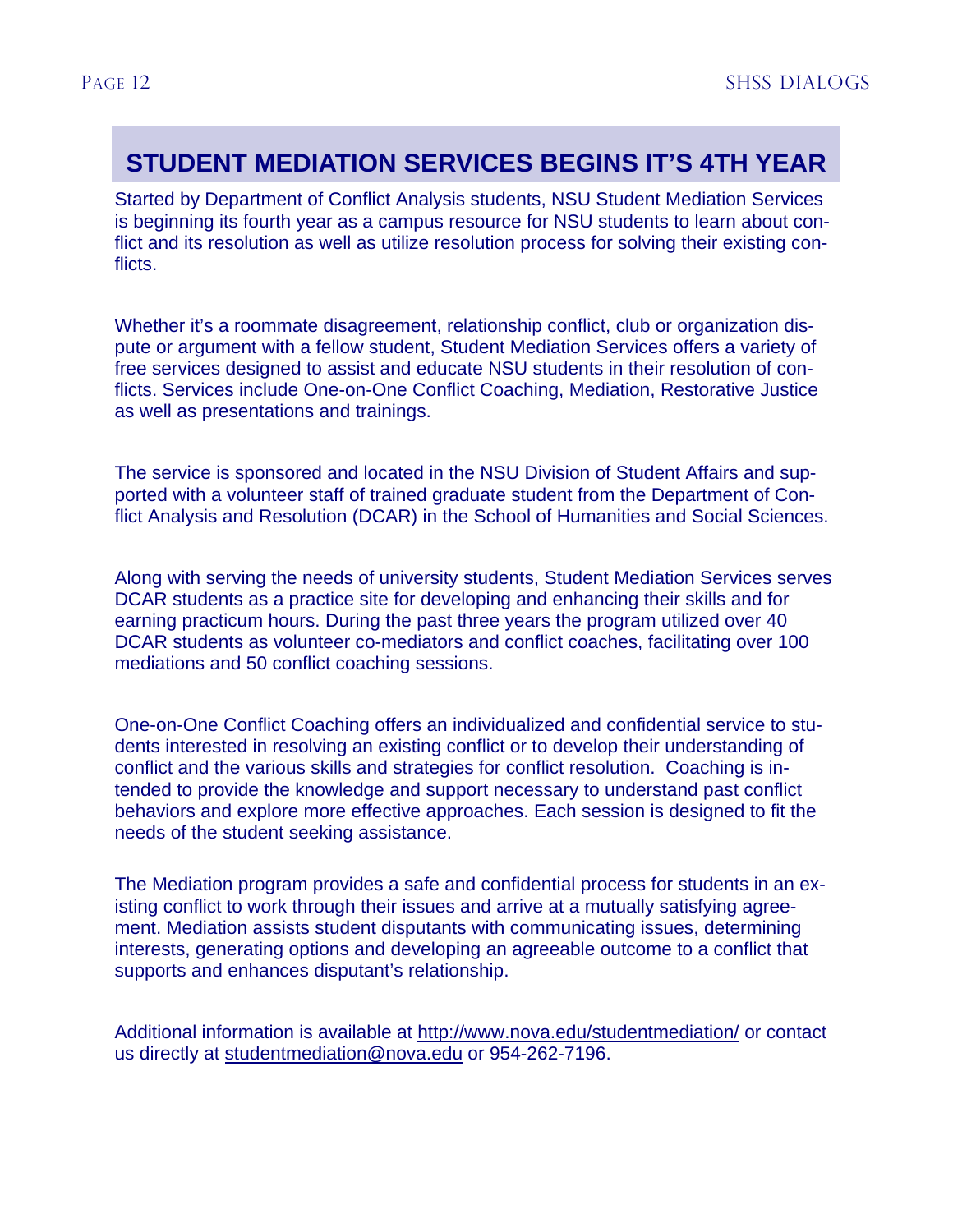# **UPCOMING EVENTS...**

#### **2nd Annual Shark Shuffle 5k Run & Fitness Walk**

Sunday, September 23rd, 2007 7:30 a.m. Start Time Roads close at 7:15, so park early! http://www.rec.nova.edu/sharkshuffle.html

#### **A Day for Children**

Sunday, September 16, 2007

12 p.m. - 4 p.m

This fun-filled day focuses on FREE health care (including hearing, balance, vision, dental health, and medical screenings), social services and other resources to meet the behavioral needs of Broward County's children (from birth to15 years).

http://www.nova.edu/cwis/pubaffairs/news/july-sept2007/day\_for\_children.html

#### **MSI, Moran Outreach Offer Free Tips, Techniques to Effective Parenting**

The Moran Outreach Initiative and the Mailman Segal Institute for Early Childhood Studies of Nova Southeastern University proudly present a free monthly parenting workshop at the Hallandale Beach Branch of the Broward County Public Library

Tuesday, Sept. 25 Bringing Literacy Into Your Home Learn the importance of reading to your children from their infancy.

Tuesday, Oct. 30 - Helping Your Child Learn To Read and Write Learn activities and strategies to help your children learn to read.

Tuesday, Nov. 20 - Helping Your Child Learn Math Learn activities and strategies to help your children learn math

Tuesday, Dec. 18 - Encouraging Positive Behavior in Children This workshop will teach parents techniques to help develop their children into positive individuals

http://www.nova.edu/cwis/pubaffairs/news/july-sept2007/moran\_outreach.html